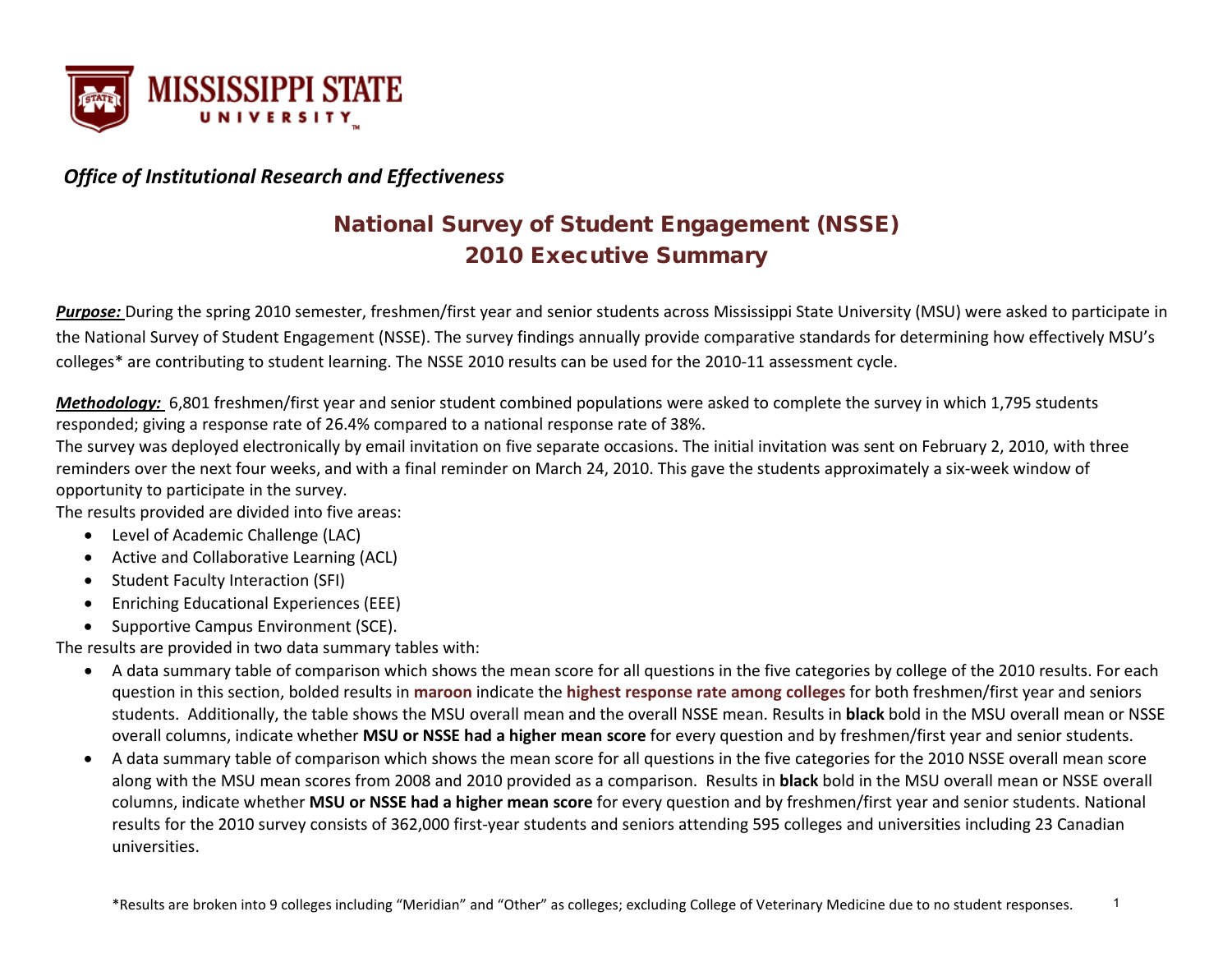#### **Mississippi State University 2010 NSSE Mean Comparisons by College**

|                                                                                                                                                                                                                                                 |            | <b>College of</b><br>Arts $\&$ | College of      | College of<br>Arch., Art, | College of<br>Ag & Life | <b>College of</b> | College of                   | <b>College of</b><br>Forest | <b>Meridian</b> | <b>College of</b> | <b>Overall</b><br><b>MSU</b> | <b>Overall</b><br><b>NSSE</b> |
|-------------------------------------------------------------------------------------------------------------------------------------------------------------------------------------------------------------------------------------------------|------------|--------------------------------|-----------------|---------------------------|-------------------------|-------------------|------------------------------|-----------------------------|-----------------|-------------------|------------------------------|-------------------------------|
| Level of Academic Challenge (LAC)<br>In your experience at your institution during the current school year,<br>about how often have you done each of the following? $1 =$ Never,                                                                |            | <b>Sciences</b>                | <b>Business</b> | & Design                  | <b>Sciences</b>         |                   | <b>Education</b> Engineering | <b>Resources</b>            | Campus          | Other*            | <b>Mean</b>                  | <b>Mean</b>                   |
| $2=Sometimes, 3=Often, 4=Very often$                                                                                                                                                                                                            | Class      |                                |                 |                           |                         |                   |                              |                             |                 |                   |                              |                               |
| Worked harder than you thought you could to meet an instructor's<br>standards or expectations                                                                                                                                                   | <b>FY</b>  | 2.70                           | 2.47            | 3.17                      | 2.79                    | 2.65              | 2.34                         | 2.28                        | $\ast\ast$      | 2.65              | 2.59                         | 2.73                          |
| During the current school year, how much has your coursework                                                                                                                                                                                    | <b>SR</b>  | 2.69                           | 2.62            | 3.26                      | 2.90                    | 2.93              | 2.74                         | 2.52                        | 3.20            | 2.94              | 2.79                         | 2.79                          |
| emphasized the following mental activities? $1 = \text{Very little}, 2 = \text{Some},$<br>$3=Q$ uite a bit, $4=V$ ery much                                                                                                                      |            |                                |                 |                           |                         |                   |                              |                             |                 |                   |                              |                               |
| Analyzing the basic elements of an idea, experience, or theory,                                                                                                                                                                                 |            |                                |                 |                           |                         |                   |                              |                             |                 |                   |                              |                               |
| such as examining a particular case or situation in depth and                                                                                                                                                                                   | <b>FY</b>  | 2.96                           | 3.04            | 2.90                      | 3.18                    | 2.84              | 3.01                         | 2.56                        | $\ast$          | 2.84              | 2.96                         | 3.15                          |
| considering its components                                                                                                                                                                                                                      | SR         | 3.22                           | 3.07            | 3.26                      | 3.08                    | 3.02              | 3.44                         | 3.09                        | 3.06            | 2.78              | 3.16                         | 3.29                          |
| <b>Synthesizing</b> and organizing ideas, information, or experiences                                                                                                                                                                           | <b>FY</b>  | 2.75                           | 2.71            | 2.97                      | 3.03                    | 2.71              | 2.74                         | 2.41                        | $\ast\ast$      | 2.60              | 2.74                         | 2.94                          |
| into new, more complex interpretations and relationships                                                                                                                                                                                        | SR         | 2.87                           | 2.69            | 3.34                      | 2.90                    | 2.84              | 3.09                         | 2.96                        | 2.80            | 2.67              | 2.88                         | 3.10                          |
| <b>Making judgments</b> about the value of information, arguments, or                                                                                                                                                                           |            |                                |                 |                           |                         |                   |                              |                             |                 |                   |                              |                               |
| methods, such as examining how others gathered and interpreted                                                                                                                                                                                  | FY         | 2.69                           | 2.78            | 3.10                      | 2.90                    | 2.66              | 2.51                         | 2.56                        | $\ast\ast$      | 2.84              | 2.72                         | 2.95                          |
| data and assessing the soundness of their conclusions                                                                                                                                                                                           | SR         | 2.79                           | 2.82            | 3.17                      | 2.89                    | 2.89              | 3.02                         | 3.09                        | 2.81            | 2.56              | 2.89                         | 3.05                          |
| <b>Applying</b> theories or concepts to practical problems or in new                                                                                                                                                                            | <b>FY</b>  | 2.99                           | 3.03            | 3.23                      | 3.27                    | 3.04              | 3.00                         | 2.83                        | $\ast\ast$      | 2.82              | 3.01                         | 3.08                          |
| situations                                                                                                                                                                                                                                      | SR         | 3.10                           | 3.01            | 3.40                      | 3.20                    | 3.15              | 3.50                         | 3.13                        | 3.07            | 3.06              | 3.18                         | 3.26                          |
| During the current school year, about how much reading and writing<br>have you done?<br>$1 = None$ , $2 = 1-4$ , $3 = 5-10$ , $4 = 11-20$ , $5 = More than 20$                                                                                  |            |                                |                 |                           |                         |                   |                              |                             |                 |                   |                              |                               |
| Number of assigned textbooks, books, or                                                                                                                                                                                                         | <b>FY</b>  | 3.10                           | 3.05            | 2.43                      | 3.05                    | 3.09              | 2.84                         | 2.83                        | $\ast\ast$      | 2.85              | 2.94                         | 3.27                          |
| book-length packs of course readings                                                                                                                                                                                                            | SR         | 3.03                           | 2.86            | 2.64                      | 2.94                    | 2.98              | 2.64                         | 2.91                        | 3.19            | 2.72              | 2.87                         | 3.21                          |
| Number of written papers or reports of 20 pages or more                                                                                                                                                                                         | FY         | 1.18                           | 1.20            | 1.10                      | 1.26                    | 1.21              | 1.13                         | 1.06                        | $\ast\ast$      | 1.50              | 1.22                         | 1.32                          |
|                                                                                                                                                                                                                                                 | SR         | 1.46                           | 1.41            | 1.39                      | 1.54                    | 1.48              | 1.78                         | 2.04                        | 1.33            | 1.17              | 1.53                         | 1.65                          |
| Number of written papers or reports between 5 and 19 pages                                                                                                                                                                                      | <b>FY</b>  | 1.85                           | 1.74            | 1.62                      | 1.87                    | 1.81              | 1.85                         | 2.11                        | $\ast\ast$      | 2.00              | 1.86                         | 2.27                          |
|                                                                                                                                                                                                                                                 | SR         | 2.32                           | 2.01            | 1.93                      | 2.30                    | 2.23              | 2.37                         | 2.36                        | 2.41            | 2.11              | 2.24                         | 2.56                          |
| Number of written papers or reports of fewer than 5 pages                                                                                                                                                                                       | <b>FY</b>  | 2.97                           | 2.86            | 2.63                      | 2.69                    | 2.91              | 2.66                         | 3.11                        | $\ast$          | 2.73              | 2.81                         | 3.03                          |
|                                                                                                                                                                                                                                                 | SR         | 2.72                           | 2.76            | 2.48                      | 2.71                    | 2.79              | 2.76                         | 2.83                        | 2.66            | 2.83              | 2.72                         | 3.00                          |
| About how many hours do you spend in a typical 7-day week doing each<br>of the following?<br>$1=0$ hrs/wk, $2=1-5$ hrs/wk, $3=6-10$ hrs/wk, $4=11-15$ hrs/wk, $5=16-20$<br>hrs/wk, $6=21-25$ hrs/wk, $7=26-30$ hrs/wk, $8=$ More than 30 hrs/wk |            |                                |                 |                           |                         |                   |                              |                             |                 |                   |                              |                               |
| Preparing for class (studying, reading, writing, doing homework<br>or lab work, analyzing data, rehearsing, and other academic                                                                                                                  | FY         | 4.03                           | 3.77            | 4.89                      | 4.25                    | 3.63              | 4.36                         | 4.41                        | $\ast\ast$      | 3.85              | 4.07                         | 4.21                          |
| activities)                                                                                                                                                                                                                                     | ${\rm SR}$ | 3.76                           | 3.58            | 5.70                      | 4.52                    | 4.12              | 5.20                         | 4.70                        | 4.29            | 3.44              | 4.25                         | 4.29                          |
| To what extent does your institution emphasize each of the following?<br>$1 = \text{Very little}, 2 = \text{Some}, 3 = \text{Quite}$ a bit, $4 = \text{Very much}$                                                                              |            |                                |                 |                           |                         |                   |                              |                             |                 |                   |                              |                               |
| Spending significant amounts of time studying and on academic                                                                                                                                                                                   | FY         | 3.27                           | 3.18            | 3.26                      | 3.47                    | 3.13              | 3.21                         | 3.38                        | $\ast$          | 3.01              | 3.21                         | 3.16                          |
| work                                                                                                                                                                                                                                            | SR         | 3.08                           | 3.08            | 3.54                      | 3.28                    | 3.19              | 3.34                         | 3.27                        | 3.30            | 2.94              | 3.19                         | 3.16                          |

College of "other" includes Academic Affairs, Special Non-degree, and Continuing Education.

\*\*Not enough responses to provide results.

Bolded results in **maroon** indicate the **highest response rate among colleges** for both freshmen/first year and seniors students. Results in **black** bold in the MSU overall mean or NSSE overall columns, indicate whether **MSU or NSSE had a higher mean score** for every question and by freshmen/first year and senior students as well.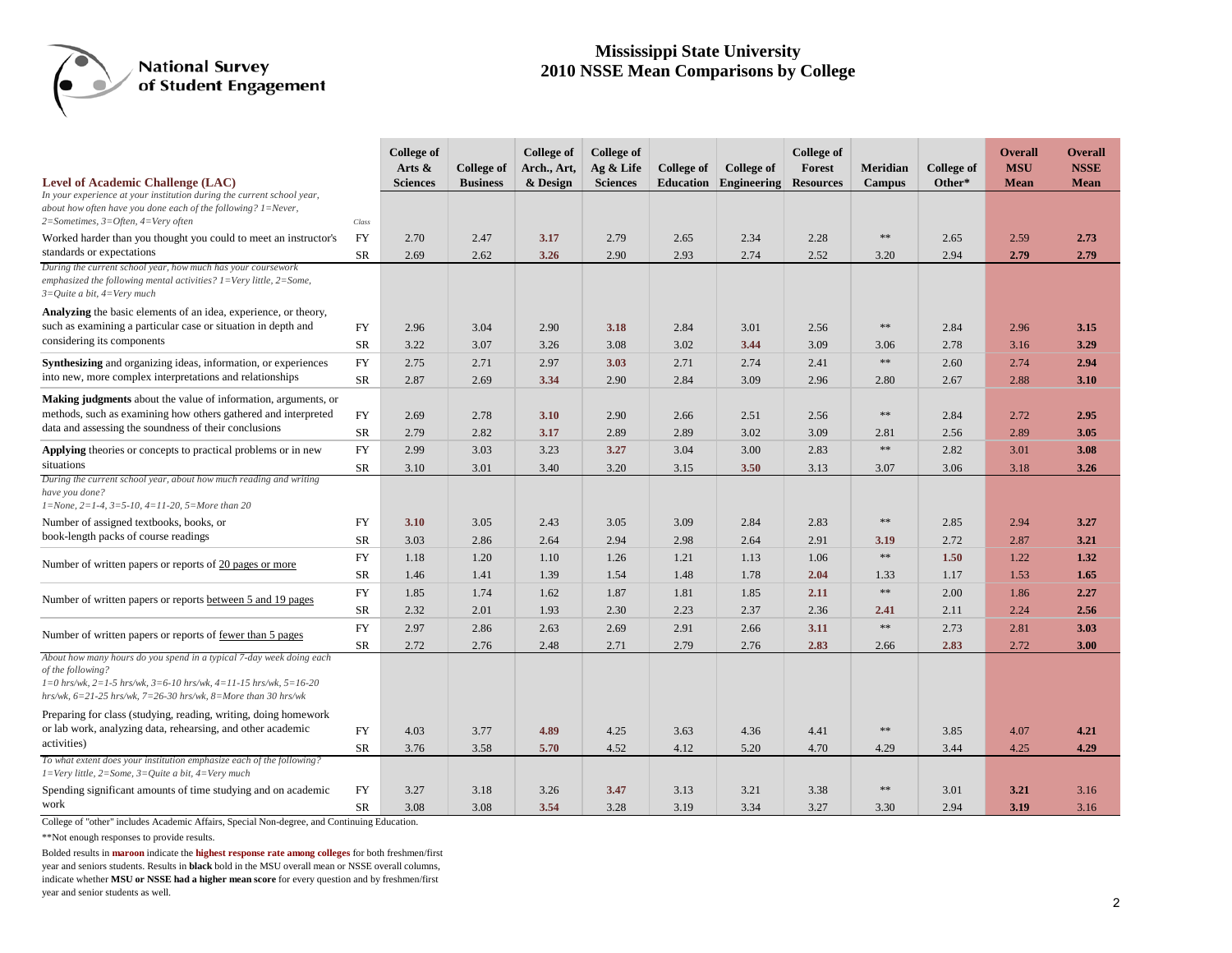#### **Mississippi State University 2010 NSSE Mean Comparisons by College**

|                                                                                                                                                                                                                                                                     |            | <b>College of</b><br>Arts & | College of        | <b>College of</b><br>Arch., Art, | <b>College of</b><br>Ag & Life | <b>College of</b> | College of  | <b>College of</b><br>Forest | <b>Meridian</b> | College of | <b>Overall</b><br><b>MSU</b> | <b>Overall</b><br><b>NSSE</b> |
|---------------------------------------------------------------------------------------------------------------------------------------------------------------------------------------------------------------------------------------------------------------------|------------|-----------------------------|-------------------|----------------------------------|--------------------------------|-------------------|-------------|-----------------------------|-----------------|------------|------------------------------|-------------------------------|
| <b>Active and Collaborative Learning (ACL)</b><br>In your experience at your institution during the current school year,<br>about how often have you done each of the following? $1 =$ Never,<br>2=Sometimes, 3=Often, 4=Very often                                 |            | <b>Sciences</b>             | <b>Business</b>   | & Design                         | <b>Sciences</b>                | <b>Education</b>  | Engineering | <b>Resources</b>            | <b>Campus</b>   | Other*     | <b>Mean</b>                  | <b>Mean</b>                   |
| Asked questions in class or contributed to class discussions                                                                                                                                                                                                        | FY         | 2.62                        | 2.58              | 2.64                             | 2.64                           | 2.55              | 2.37        | 2.39                        | $\ast\ast$      | 2.50       | 2.53                         | 2.85                          |
|                                                                                                                                                                                                                                                                     | SR         | 2.86                        | 2.79              | 3.31                             | 2.87                           | 3.08              | 2.84        | 2.83                        | 3.18            | 2.56       | 2.92                         | 3.13                          |
| Made a class presentation                                                                                                                                                                                                                                           | <b>FY</b>  | 1.96                        | 2.12              | 2.56                             | 1.94                           | 2.00              | 1.64        | 2.06                        | $\ast\ast$      | 2.02       | 1.95                         | 2.29                          |
|                                                                                                                                                                                                                                                                     | SR         | 2.31                        | 2.62              | 3.33                             | 2.85                           | 2.79              | 2.60        | 2.30                        | 3.09            | 1.53       | 2.60                         | 2.79                          |
| Worked with other students on projects during class                                                                                                                                                                                                                 | FY         | 2.21                        | 2.49              | 2.47                             | 2.39                           | 2.48              | 2.22        | 2.22                        | $\ast\ast$      | 2.33       | 2.32                         | 2.46                          |
|                                                                                                                                                                                                                                                                     | SR         | 2.26                        | 2.64              | 3.33                             | 2.70                           | 2.68              | 2.49        | 2.48                        | 2.58            | 2.06       | 2.54                         | 2.56                          |
| Worked with classmates outside of class to                                                                                                                                                                                                                          | FY         | 2.24                        | 2.38              | 2.36                             | 2.45                           | 2.40              | 2.33        | 2.11                        | $\ast\ast$      | 2.22       | 2.31                         | 2.45                          |
| prepare class assignments                                                                                                                                                                                                                                           | SR         | 2.53                        | 2.92              | 3.29                             | 3.02                           | 2.84              | 3.39        | 3.00                        | 2.81            | 1.71       | 2.89                         | 2.78                          |
| Tutored or taught other students                                                                                                                                                                                                                                    | FY         | 1.77                        | 1.75              | 1.42                             | 1.80                           | 1.72              | 1.97        | 1.56                        | $\ast\ast$      | 1.74       | 1.78                         | 1.70                          |
| (paid or voluntary)                                                                                                                                                                                                                                                 | SR         | 1.78                        | 1.71              | 1.96                             | 1.80                           | 1.99              | 2.22        | 2.04                        | 1.61            | 1.11       | 1.89                         | 1.86                          |
| Participated in a community-based project (e.g. service learning)                                                                                                                                                                                                   | FY         | 1.65                        | 1.63              | 1.63                             | 1.89                           | 1.54              | 1.41        | 1.61                        | $\ast\ast$      | 1.64       | 1.60                         | 1.60                          |
| as part of a regular course                                                                                                                                                                                                                                         | SR         | 1.50                        | 1.43              | 1.78                             | 1.71                           | 1.82              | 1.32        | 1.91                        | 1.65            | 1.33       | 1.55                         | 1.74                          |
| Discussed ideas from your readings or classes with others outside                                                                                                                                                                                                   | FY         | 2.48                        | 2.54              | 2.73                             | 2.63                           | 2.53              | 2.43        | 2.44                        | $\ast\ast$      | 2.52       | 2.50                         | 2.77                          |
| of class (students, family members, co-workers, etc.)                                                                                                                                                                                                               | <b>SR</b>  | 2.89                        | 2.66              | 3.23                             | 2.87                           | 2.80              | 2.87        | 2.78                        | 3.04            | 2.89       | 2.84                         | 2.90                          |
|                                                                                                                                                                                                                                                                     |            | <b>College of</b>           |                   | College of                       | <b>College of</b>              |                   |             | <b>College of</b>           |                 |            | <b>Overall</b>               | <b>Overall</b>                |
|                                                                                                                                                                                                                                                                     |            | Arts &                      | <b>College of</b> | Arch., Art,                      | Ag & Life                      | College of        | College of  | <b>Forest</b>               | Meridian        | College of | <b>MSU</b>                   | <b>NSSE</b>                   |
| <b>Student Faculty Interaction (SFI)</b><br>In your experience at your institution during the current school year,                                                                                                                                                  |            | <b>Sciences</b>             | <b>Business</b>   | & Design                         | <b>Sciences</b>                | <b>Education</b>  | Engineering | <b>Resources</b>            | <b>Campus</b>   | Other*     | <b>Mean</b>                  | Mean                          |
| about how often have you done each of the following? 1=Never,<br>$2=Sometimes, 3=Often, 4=Very often$                                                                                                                                                               |            |                             |                   |                                  |                                |                   |             |                             |                 |            |                              |                               |
| Discussed grades or assignments with an instructor                                                                                                                                                                                                                  | FY         | 2.52                        | 2.58              | 2.50                             | 2.70                           | 2.58              | 2.29        | 2.28                        | $\ast$          | 2.52       | 2.49                         | 2.65                          |
|                                                                                                                                                                                                                                                                     | SR         | 2.75                        | 2.74              | 3.10                             | 2.98                           | 2.95              | 2.63        | 2.96                        | 3.02            | 2.50       | 2.80                         | 2.84                          |
| Talked about career plans with a faculty member                                                                                                                                                                                                                     | <b>FY</b>  | 2.07                        | 2.10              | 2.25                             | 2.29                           | 2.03              | 1.96        | 2.47                        | $\ast$          | 2.20       | 2.11                         | 2.22                          |
| or advisor                                                                                                                                                                                                                                                          | SR         | 2.51                        | 2.17              | 2.65                             | 2.71                           | 2.74              | 2.32        | 2.65                        | 2.44            | 2.29       | 2.47                         | 2.43                          |
| Discussed ideas from your readings or classes                                                                                                                                                                                                                       | FY         | 1.60                        | 1.71              | 2.03                             | 1.74                           | 1.65              | 1.60        | 1.44                        | $\ast\ast$      | 1.78       | 1.68                         | 1.89                          |
| with faculty members outside of class                                                                                                                                                                                                                               | SR         | 1.99                        | 1.74              | 2.29                             | 2.31                           | 2.05              | 2.01        | 2.26                        | 2.15            | 1.24       | 2.01                         | 2.09                          |
| Received prompt written or oral feedback from faculty on your                                                                                                                                                                                                       | FY         | 2.48                        | 2.41              | 2.60                             | 2.49                           | 2.62              | 2.27        | 1.89                        | $\ast\ast$      | 2.44       | 2.42                         | 2.70                          |
| academic performance                                                                                                                                                                                                                                                | ${\rm SR}$ | 2.82                        | 2.55              | 3.11                             | 2.73                           | 2.85              | 2.67        | 2.83                        | 2.87            | 2.72       | 2.75                         | 2.83                          |
| Worked with faculty members on activities other than coursework                                                                                                                                                                                                     | FY         | 1.57                        | 1.67              | 1.71                             | 1.57                           | 1.70              | 1.48        | 1.22                        | $\ast\ast$      | 1.59       | 1.57                         | 1.66                          |
| (committees, orientation, student life activities, etc.)                                                                                                                                                                                                            | SR         | 1.78                        | 1.61              | 2.00                             | 2.12                           | 1.81              | 1.99        | 2.17                        | 1.74            | 1.39       | 1.81                         | 1.85                          |
| Which of the following have you done or do you plan to do before you<br>graduate from your institution? (Recoded: 0=Have not decided, Do not<br>plan to do, Plan to do; 1=Done. Thus, the mean is the proportion<br>responding "Done" among all valid respondents.) |            |                             |                   |                                  |                                |                   |             |                             |                 |            |                              |                               |
| Work on a research project with a faculty member outside of                                                                                                                                                                                                         |            |                             |                   |                                  |                                |                   |             |                             |                 |            |                              |                               |
| course or program requirements                                                                                                                                                                                                                                      | FY         | 0.08                        | 0.07              | 0.07                             | 0.05                           | 0.06              | 0.01        | 0.06                        | $\ast\ast$      | 0.08       | .06                          | .05                           |

College of "other" includes Academic Affairs, Special Non-degree, and Continuing Education.

\*\*Not enough responses to provide results.

Bolded results in **maroon** indicate the **highest response rate among colleges** for both freshmen/first year and seniors students. Results in **black** bold in the MSU overall mean or NSSE overall columns, indicate whether **MSU or NSSE had a higher mean score** for every question and by freshmen/first year and senior students as well.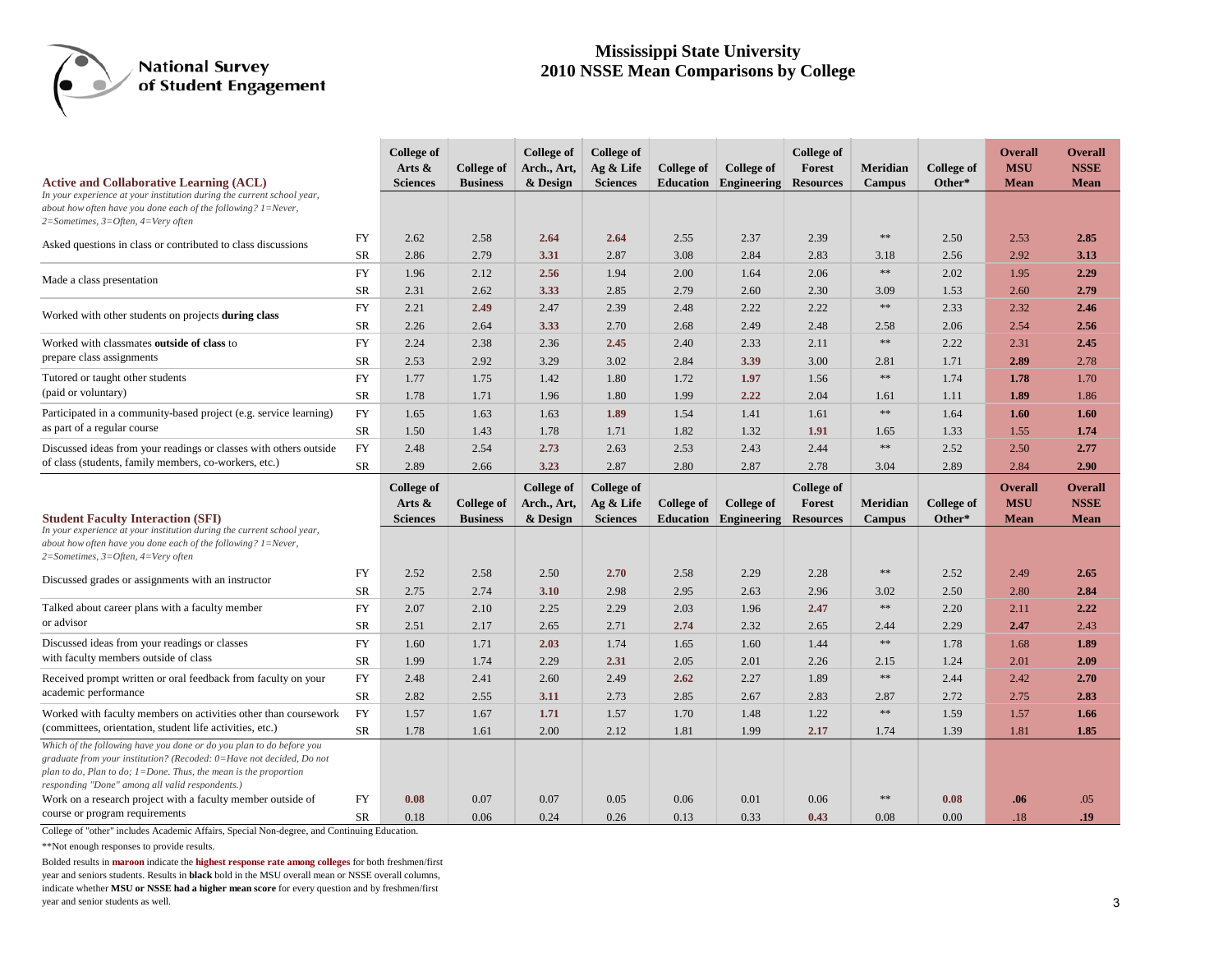#### **Mississippi State University 2010 NSSE Mean Comparisons by College**

|                                                                                                                                                                                                                                                                         |           | <b>College of</b> |                 | College of   | <b>College of</b> |                   |              | <b>College of</b> |                 |                   | <b>Overall</b> | <b>Overall</b> |
|-------------------------------------------------------------------------------------------------------------------------------------------------------------------------------------------------------------------------------------------------------------------------|-----------|-------------------|-----------------|--------------|-------------------|-------------------|--------------|-------------------|-----------------|-------------------|----------------|----------------|
|                                                                                                                                                                                                                                                                         |           | Arts &            | College of      | Arch., Art,  | Ag & Life         | <b>College of</b> | College of   | Forest            | <b>Meridian</b> | <b>College of</b> | <b>MSU</b>     | <b>NSSE</b>    |
| <b>Enriching Educational Experiences (EEE)</b><br>In your experience at your institution during the current school year,                                                                                                                                                |           | <b>Sciences</b>   | <b>Business</b> | & Design     | <b>Sciences</b>   | <b>Education</b>  | Engineering  | <b>Resources</b>  | <b>Campus</b>   | Other*            | <b>Mean</b>    | <b>Mean</b>    |
| about how often have you done each of the following? 1=Never,<br>$2=Sometimes, 3=Often, 4=Very often$                                                                                                                                                                   |           |                   |                 |              |                   |                   |              |                   |                 |                   |                |                |
| Used an electronic medium (listserv, chat group, Internet, instant                                                                                                                                                                                                      | <b>FY</b> | 2.37              | 2.54            | 2.55         | 2.51              | 2.24              | 2.41         | 2.50              | $\gg \gg$       | 2.46              | 2.43           | 2.64           |
| messaging, etc.) to discuss or complete an assignment                                                                                                                                                                                                                   | SR        | 2.58              | 2.59            | 2.69         | 2.55              | 2.76              | 2.76         | 2.26              | 2.69            | 3.00              | 2.65           | 2.88           |
| Had serious conversations with students of a different race or                                                                                                                                                                                                          | <b>FY</b> | 2.44              | 2.48            | 2.33         | 2.41              | 2.48              | 2.27         | 2.72              | $\ast$          | 2.56              | 2.43           | 2.61           |
| ethnicity than your own                                                                                                                                                                                                                                                 | SR        | 2.56              | 2.31            | 2.87         | 2.58              | 2.68              | 2.67         | 2.52              | 3.00            | 2.18              | 2.58           | 2.68           |
| Had serious conversations with students who are very different<br>from you in terms of their religious beliefs, political opinions, or<br>personal values                                                                                                               | <b>FY</b> | 2.39              | 2.48            | 2.47         | 2.35              | 2.51              | 2.29         | 2.56              | $\ast\ast$      | 2.41              | 2.40           | 2.69           |
|                                                                                                                                                                                                                                                                         | SR        | 2.57              | 2.37            | 2.91         | 2.51              | 2.56              | 2.63         | 2.55              | 2.83            | 2.06              | 2.55           | 2.73           |
| Which of the following have you done or do you plan to do before you<br>graduate from your institution? (Recoded: 0=Have not decided, Do not<br>plan to do, Plan to do; $1 =$ Done. Thus, the mean is the proportion<br>responding "Done" among all valid respondents.) |           |                   |                 |              |                   |                   |              |                   |                 |                   |                |                |
| Practicum, internship, field experience, co-op experience, or                                                                                                                                                                                                           | FY        | 0.07              | 0.04            | 0.03         | 0.08              | 0.09              | 0.01         | 0.06              | $\ast\ast$      | 0.04              | .05            | .07            |
| clinical assignment                                                                                                                                                                                                                                                     | SR        | 0.33              | 0.30            | 0.41         | 0.42              | 0.51              | 0.65         | 0.74              | 0.50            | 0.22              | .45            | .50            |
| Community service or volunteer work                                                                                                                                                                                                                                     | <b>FY</b> | 0.54              | 0.46            | 0.31         | 0.48              | 0.50              | 0.39         | 0.39              | $\ast\ast$      | 0.42              | .45            | .40            |
|                                                                                                                                                                                                                                                                         | SR        | 0.62              | 0.54            | 0.61         | 0.58              | 0.63              | 0.71         | 0.70              | 0.53            | 0.44              | .61            | .60            |
| Participate in a learning community or some other formal program                                                                                                                                                                                                        | <b>FY</b> | 0.29              | 0.23            | 0.10         | 0.14              | 0.15              | 0.14         | 0.28              | $\ast\ast$      | 0.16              | .19            | .16            |
| where groups of students take two or more classes together                                                                                                                                                                                                              | SR        | 0.18              | 0.16            | 0.44         | 0.28              | 0.34              | 0.29         | 0.48              | 0.28            | 0.00              | .25            | .27            |
| Foreign language coursework                                                                                                                                                                                                                                             | <b>FY</b> | 0.24              | 0.11            | 0.10         | 0.14              | 0.08              | 0.16         | 0.06              | $\ast$          | 0.13              | .15            | .21            |
|                                                                                                                                                                                                                                                                         | SR        | 0.67              | 0.26            | 0.24         | 0.36              | 0.17              | 0.28         | 0.17              | 0.20            | 0.12              | .33            | .41            |
| Study abroad                                                                                                                                                                                                                                                            | FY        | 0.03              | 0.04            | 0.03         | 0.03              | 0.03              | 0.02         | 0.00              | $\gg \gg$       | 0.05              | .03            | .03            |
|                                                                                                                                                                                                                                                                         | SR        | 0.09              | 0.12            | 0.22         | 0.08              | 0.02              | 0.12         | 0.00              | 0.02            | 0.00              | .09            | .14            |
| Independent study or self-designed major                                                                                                                                                                                                                                | <b>FY</b> | 0.03              | 0.01            | 0.03         | 0.09              | 0.03              | 0.01         | 0.00              | $\gg \gg$       | 0.02              | .03            | .04            |
|                                                                                                                                                                                                                                                                         | SR        | 0.23              | 0.08            | 0.22         | 0.20              | 0.15              | 0.13         | 0.04              | 0.14            | 0.22              | .16            | .17            |
| Culminating senior experience (capstone course, senior project or                                                                                                                                                                                                       | FY        | 0.01              | 0.01            | 0.04         | 0.03              | 0.06              | 0.01         | 0.06              | $\ast\ast$      | 0.03              | .02            | .02            |
| thesis, comprehensive exam, etc.)                                                                                                                                                                                                                                       | SR        | 0.18              | 0.22            | 0.26         | 0.28              | 0.16              | 0.41         | 0.35              | 0.12            | 0.06              | .23            | .33            |
| About how many hours do you spend in a typical 7-day week doing each<br>of the following?<br>$1=0$ hrs/wk, $2=1-5$ hrs/wk, $3=6-10$ hrs/wk, $4=11-15$ hrs/wk, $5=16-20$<br>hrs/wk, $6=21-25$ hrs/wk, $7=26-30$ hrs/wk, $8=$ More than 30 hrs/wk                         |           |                   |                 |              |                   |                   |              |                   |                 |                   |                |                |
| Participating in co-curricular activities (organizations, campus                                                                                                                                                                                                        |           |                   |                 |              |                   |                   |              |                   |                 |                   |                |                |
| publications, student government, fraternity or sorority,                                                                                                                                                                                                               | <b>FY</b> | 2.76              | 2.93            | 2.32         | 2.63              | 3.06              | 2.53         | 2.41              | $\ast\ast$      | 2.70              | 2.70           | 2.29           |
| intercollegiate or intramural sports, etc.)                                                                                                                                                                                                                             | SR        | 2.30              | 2.38            | 1.70         | 2.33              | 2.20              | 2.65         | 1.96              | 1.39            | 1.11              | 2.25           | 2.13           |
| To what extent does your institution emphasize each of the following?<br>$1=$ Very little, $2=$ Some, $3=$ Quite a bit, $4=$ Very much                                                                                                                                  |           |                   |                 |              |                   |                   |              |                   | $\ast\ast$      |                   |                |                |
| Encouraging contact among students from different economic,<br>social, and racial or ethnic backgrounds                                                                                                                                                                 | FY<br>SR  | 2.79<br>2.38      | 2.61<br>2.34    | 2.63<br>2.84 | 2.77<br>2.89      | 2.60<br>2.60      | 2.57<br>2.29 | 2.25<br>2.55      | 2.79            | 2.59<br>2.33      | 2.64<br>2.48   | 2.74<br>2.57   |

College of "other" includes Academic Affairs, Special Non-degree, and Continuing Education.

\*\*Not enough responses to provide results.

Bolded results in **maroon** indicate the **highest response rate among colleges** for both freshmen/first

year and seniors students. Results in **black** bold in the MSU overall mean or NSSE overall columns,

indicate whether **MSU or NSSE had a higher mean score** for every question and by freshmen/first year and senior students as well.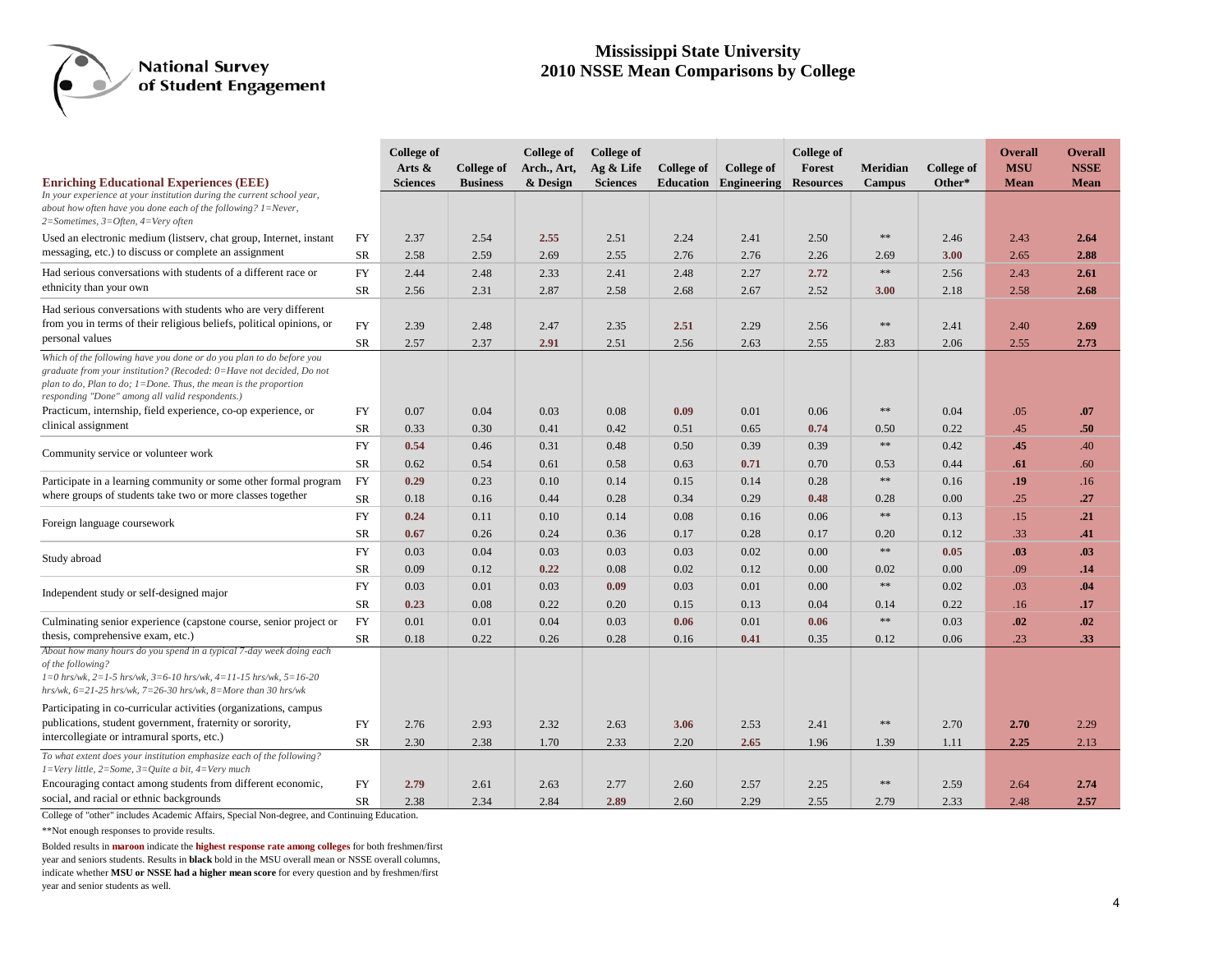#### **Mississippi State University 2010 NSSE Mean Comparisons by College**

|                                                                                                                                                                                                                                                                            |           | College of<br>Arts $\&$ | College of      | <b>College of</b><br>Arch., Art, | College of<br>$Ag &$ Life | <b>College of</b> | College of  | <b>College of</b><br>Forest | <b>Meridian</b> | <b>College of</b> | <b>Overall</b><br><b>MSU</b> | <b>Overall</b><br><b>NSSE</b> |
|----------------------------------------------------------------------------------------------------------------------------------------------------------------------------------------------------------------------------------------------------------------------------|-----------|-------------------------|-----------------|----------------------------------|---------------------------|-------------------|-------------|-----------------------------|-----------------|-------------------|------------------------------|-------------------------------|
| <b>Supportive Campus Environment (SCE)</b><br>Select the circle that best represents the quality of your relationships with<br>people at your institution.<br>$1 = Unfrienally$ , Unsupportive, Sense of alienation to $7 = Frienally$ ,<br>Supportive, Sense of belonging |           | <b>Sciences</b>         | <b>Business</b> | & Design                         | <b>Sciences</b>           | <b>Education</b>  | Engineering | <b>Resources</b>            | <b>Campus</b>   | Other*            | <b>Mean</b>                  | <b>Mean</b>                   |
| Relationships with other students                                                                                                                                                                                                                                          | <b>FY</b> | 5.79                    | 5.56            | 5.34                             | 5.78                      | 5.89              | 5.61        | 5.67                        | **              | 5.69              | 5.68                         | 5.49                          |
|                                                                                                                                                                                                                                                                            | <b>SR</b> | 5.56                    | 5.93            | 5.93                             | 5.85                      | 6.00              | 5.98        | 5.96                        | 6.16            | 5.69              | 5.86                         | 5.65                          |
| $1 =$ Unavailable, Unhelpful, Unsympathetic to $7 =$ Available, Helpful,<br>Sympathetic                                                                                                                                                                                    |           |                         |                 |                                  |                           |                   |             |                             |                 |                   |                              |                               |
| Relationships with faculty members                                                                                                                                                                                                                                         | <b>FY</b> | 5.17                    | 5.00            | 4.86                             | 4.78                      | 5.09              | 4.98        | 4.44                        | $\ast$ $\ast$   | 5.26              | 5.04                         | 5.27                          |
|                                                                                                                                                                                                                                                                            | <b>SR</b> | 5.49                    | 5.35            | 5.63                             | 5.53                      | 5.68              | 5.37        | 5.39                        | 5.92            | 5.72              | 5.51                         | 5.49                          |
| 1=Unhelpful, Inconsiderate, Rigid to 7=Helpful, Considerate, Flexible                                                                                                                                                                                                      |           |                         |                 |                                  |                           |                   |             |                             |                 |                   |                              |                               |
| Relationships with administrative personnel and offices                                                                                                                                                                                                                    | <b>FY</b> | 4.84                    | 4.58            | 4.52                             | 4.54                      | 4.59              | 4.69        | 4.44                        | $\ast$ $\ast$   | 5.19              | 4.74                         | 4.82                          |
|                                                                                                                                                                                                                                                                            | <b>SR</b> | 4.79                    | 4.92            | 5.02                             | 5.08                      | 4.96              | 4.84        | 5.17                        | 5.84            | 5.72              | 4.97                         | 4.69                          |
| To what extent does your institution emphasize each of the following?<br>$1 = Verv$ little, $2 = Some$ , $3 = Quite$ a bit, $4 = Verv$ much                                                                                                                                |           |                         |                 |                                  |                           |                   |             |                             |                 |                   |                              |                               |
| Providing the support you need to help you succeed academically                                                                                                                                                                                                            | <b>FY</b> | 3.07                    | 3.14            | 2.85                             | 3.21                      | 3.05              | 2.98        | 2.81                        | $\gg \gg$       | 2.91              | 3.02                         | 3.11                          |
|                                                                                                                                                                                                                                                                            | <b>SR</b> | 2.99                    | 2.91            | 3.13                             | 3.04                      | 3.00              | 2.93        | 3.05                        | 3.13            | 2.78              | 2.97                         | 2.98                          |
| Helping you cope with your non-academic responsibilities (work,                                                                                                                                                                                                            | <b>FY</b> | 2.19                    | 2.36            | 1.96                             | 2.45                      | 2.22              | 2.19        | 2.00                        | 冰冰              | 2.38              | 2.25                         | 2.30                          |
| family, etc.)                                                                                                                                                                                                                                                              | <b>SR</b> | 2.03                    | 1.80            | 1.74                             | 2.23                      | 2.15              | 1.83        | 2.00                        | 2.31            | 1.72              | 1.98                         | 2.04                          |
| Providing the support you need to thrive socially                                                                                                                                                                                                                          | <b>FY</b> | 2.50                    | 2.51            | 2.37                             | 2.88                      | 2.59              | 2.45        | 2.44                        | $\ast$ $\ast$   | 2.71              | 2.55                         | 2.54                          |
|                                                                                                                                                                                                                                                                            | SR        | 2.35                    | 2.19            | 2.15                             | 2.57                      | 2.45              | 2.23        | 2.27                        | 2.38            | 1.76              | 2.31                         | 2.28                          |

College of "other" includes Academic Affairs, Special Non-degree, and Continuing Education.

\*\*Not enough responses to provide results.

Bolded results in **maroon** indicate the **highest response rate among colleges** for both freshmen/first year and seniors students. Results in **black** bold in the MSU overall mean or NSSE overall columns, indicate whether **MSU or NSSE had a higher mean score** for every question and by freshmen/first year and senior students as well.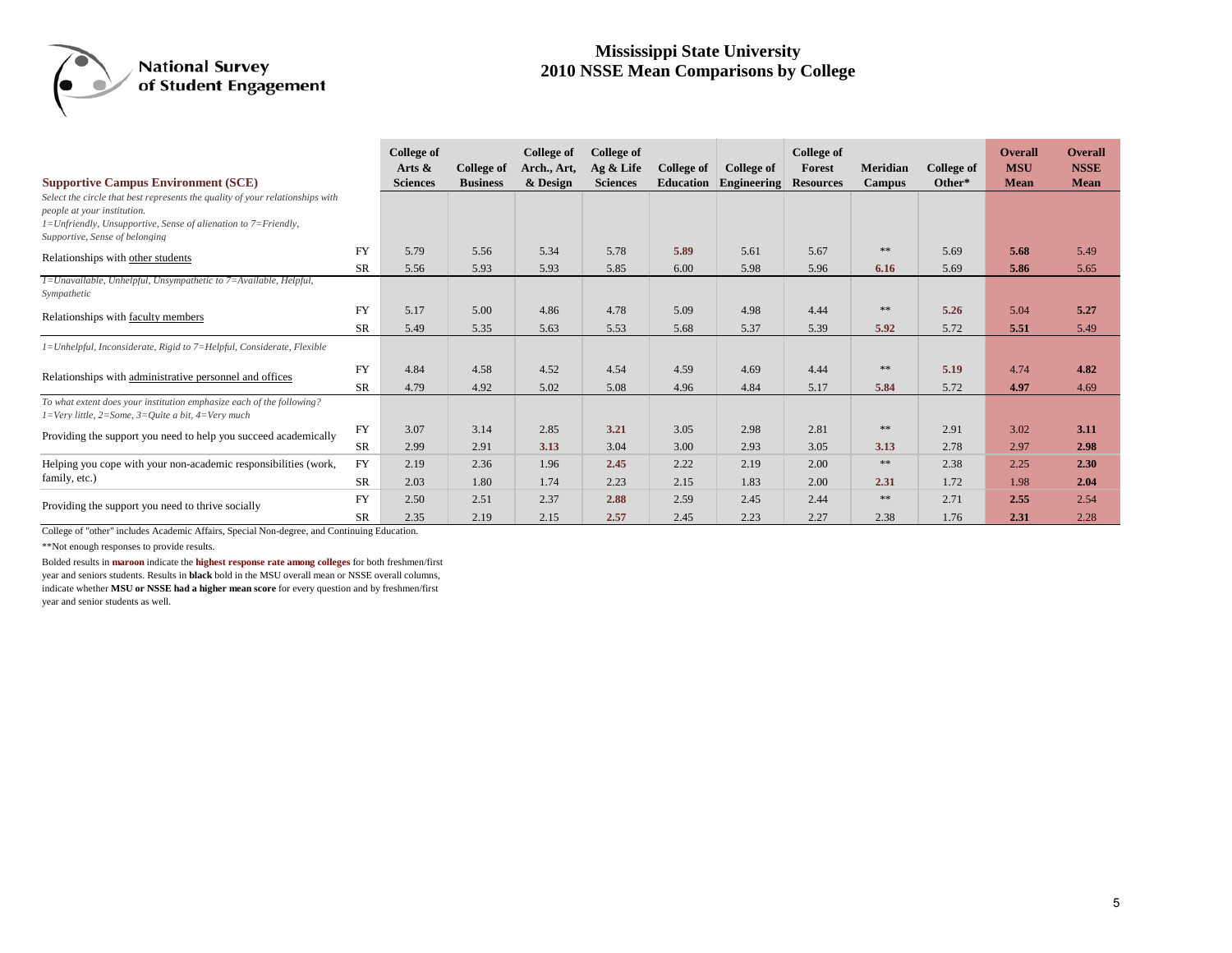

|                                                                                                                                                                                          |           | 2010                      | 2010           | 2008            |
|------------------------------------------------------------------------------------------------------------------------------------------------------------------------------------------|-----------|---------------------------|----------------|-----------------|
|                                                                                                                                                                                          |           | <b>Overall</b>            | <b>Overall</b> | <b>Overall</b>  |
| <b>Level of Academic Challenge (LAC)</b>                                                                                                                                                 |           | <b>NSSE Mean MSU Mean</b> |                | <b>MSU</b> Mean |
| In your experience at your institution during the current school year,<br>about how often have you done each of the following? $1 =$ Never,                                              |           |                           |                |                 |
| 2=Sometimes, 3=Often, 4=Very often                                                                                                                                                       | Class     |                           |                |                 |
| Worked harder than you thought you could to meet an instructor's                                                                                                                         | <b>FY</b> | 2.73                      | 2.59           | 2.61            |
| standards or expectations                                                                                                                                                                | <b>SR</b> | 2.79                      | 2.79           | 2.82            |
| During the current school year, how much has your coursework<br>emphasized the following mental activities? $1 = \text{Very little}, 2 = \text{Some},$<br>$3=Quite$ a bit, $4=Verv$ much |           |                           |                |                 |
| <b>Analyzing</b> the basic elements of an idea, experience, or theory,                                                                                                                   |           |                           |                |                 |
| such as examining a particular case or situation in depth and                                                                                                                            | FY        | 3.15                      | 2.96           | 2.91            |
| considering its components                                                                                                                                                               | <b>SR</b> | 3.29                      | 3.16           | 3.13            |
| Synthesizing and organizing ideas, information, or experiences                                                                                                                           | <b>FY</b> | 2.94                      | 2.74           | 2.65            |
| into new, more complex interpretations and relationships                                                                                                                                 | <b>SR</b> | 3.10                      | 2.88           | 2.93            |
| <b>Making judgments</b> about the value of information, arguments, or                                                                                                                    |           |                           |                |                 |
| methods, such as examining how others gathered and interpreted                                                                                                                           | FY        | 2.95                      | 2.72           | 2.75            |
| data and assessing the soundness of their conclusions                                                                                                                                    | <b>SR</b> | 3.05                      | 2.89           | 2.94            |
| <b>Applying</b> theories or concepts to practical problems or in new                                                                                                                     | <b>FY</b> | 3.08                      | 3.01           | 2.89            |
| situations                                                                                                                                                                               | SR        | 3.26                      | 3.18           | 3.20            |
| During the current school year, about how much reading and writing<br>have you done?<br>$1 = None$ , $2 = 1-4$ , $3 = 5-10$ , $4 = 11-20$ , $5 = More than 20$                           |           |                           |                |                 |
| Number of assigned textbooks, books, or                                                                                                                                                  | FY        | 3.27                      | 2.94           | 2.96            |
| book-length packs of course readings                                                                                                                                                     | <b>SR</b> | 3.21                      | 2.87           | 2.90            |
|                                                                                                                                                                                          | FY        | 1.32                      | 1.22           | 1.24            |
| Number of written papers or reports of 20 pages or more                                                                                                                                  | <b>SR</b> | 1.65                      | 1.53           | 1.53            |
|                                                                                                                                                                                          | <b>FY</b> | 2.27                      | 1.86           | 1.88            |
| Number of written papers or reports between 5 and 19 pages                                                                                                                               | SR        | 2.56                      | 2.24           | 2.23            |
|                                                                                                                                                                                          | <b>FY</b> | 3.03                      | 2.81           | 2.86            |
| Number of written papers or reports of <u>fewer than 5 pages</u>                                                                                                                         | SR        | 3.00                      | 2.72           | 2.70            |
| About how many hours do you spend in a typical 7-day week doing each                                                                                                                     |           |                           |                |                 |
| of the following?<br>$1=0$ hrs/wk, $2=1-5$ hrs/wk, $3=6-10$ hrs/wk, $4=11-15$ hrs/wk, $5=16-20$<br>hrs/wk, $6=21-25$ hrs/wk, $7=26-30$ hrs/wk, $8=More$ than 30 hrs/wk                   |           |                           |                |                 |
| Preparing for class (studying, reading, writing, doing homework                                                                                                                          |           |                           |                |                 |
| or lab work, analyzing data, rehearsing, and other academic                                                                                                                              | FY        | 4.21                      | 4.07           | 3.71            |
| activities)                                                                                                                                                                              | SR        | 4.29                      | 4.25           | 4.29            |
| To what extent does your institution emphasize each of the following?<br>$1 = \text{Very little}, 2 = \text{Some}, 3 = \text{Quite}, 4 = \text{Very much}$                               |           |                           |                |                 |
| Spending significant amounts of time studying and on academic                                                                                                                            | <b>FY</b> | 3.16                      | 3.21           | 3.10            |
| work                                                                                                                                                                                     | <b>SR</b> | 3.16                      | 3.19           | 3.22            |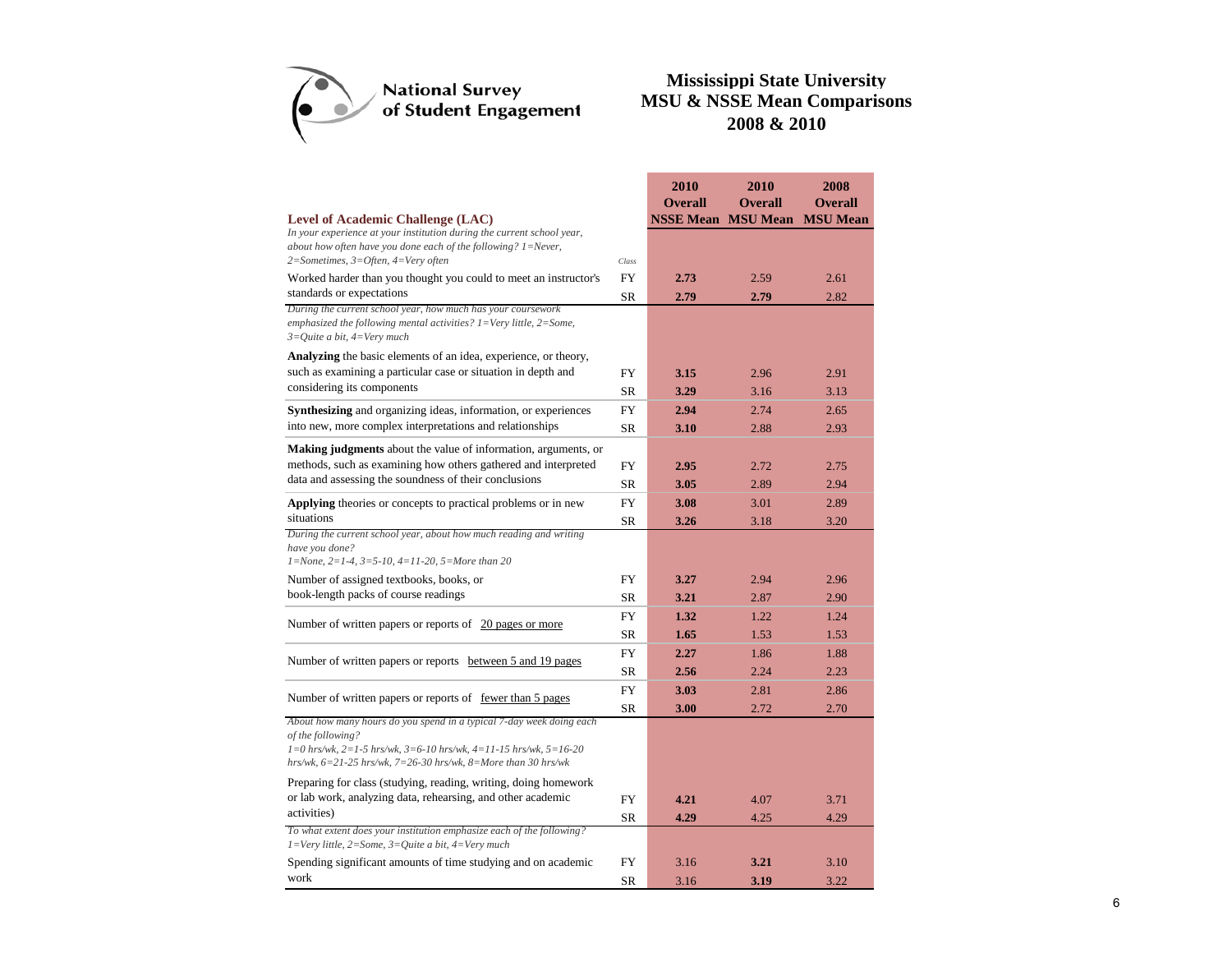

|                                                                                                                                                                                                                                                                         |           | 2010                      | 2010           | 2008            |
|-------------------------------------------------------------------------------------------------------------------------------------------------------------------------------------------------------------------------------------------------------------------------|-----------|---------------------------|----------------|-----------------|
|                                                                                                                                                                                                                                                                         |           | <b>Overall</b>            | <b>Overall</b> | <b>Overall</b>  |
| <b>Active and Collaborative Learning (ACL)</b>                                                                                                                                                                                                                          |           | <b>NSSE Mean MSU Mean</b> |                | <b>MSU Mean</b> |
| In your experience at your institution during the current school year,<br>about how often have you done each of the following? $1 =$ Never,<br>$2 = Sometimes, 3 = Often, 4 = Very often$                                                                               |           |                           |                |                 |
| Asked questions in class or contributed to class discussions                                                                                                                                                                                                            | FY        | 2.85                      | 2.53           | 2.57            |
|                                                                                                                                                                                                                                                                         | <b>SR</b> | 3.13                      | 2.92           | 2.94            |
| Made a class presentation                                                                                                                                                                                                                                               | <b>FY</b> | 2.29                      | 1.95           | 2.13            |
|                                                                                                                                                                                                                                                                         | <b>SR</b> | 2.79                      | 2.60           | 2.69            |
| Worked with other students on projects during class                                                                                                                                                                                                                     | <b>FY</b> | 2.46                      | 2.32           | 2.34            |
|                                                                                                                                                                                                                                                                         | <b>SR</b> | 2.56                      | 2.54           | 2.63            |
| Worked with classmates outside of class to                                                                                                                                                                                                                              | FY        | 2.45                      | 2.31           | 2.36            |
| prepare class assignments                                                                                                                                                                                                                                               | SR        | 2.78                      | 2.89           | 2.92            |
| Tutored or taught other students                                                                                                                                                                                                                                        | <b>FY</b> | 1.70                      | 1.78           | 1.81            |
| (paid or voluntary)                                                                                                                                                                                                                                                     | <b>SR</b> | 1.86                      | 1.89           | 1.95            |
| Participated in a community-based project (e.g. service learning)                                                                                                                                                                                                       | <b>FY</b> | 1.60                      | 1.60           | 1.65            |
| as part of a regular course                                                                                                                                                                                                                                             | SR        | 1.74                      | 1.55           | 1.60            |
| Discussed ideas from your readings or classes with others outside                                                                                                                                                                                                       | FY        | 2.77                      | 2.50           | 2.56            |
| of class (students, family members, co-workers, etc.)                                                                                                                                                                                                                   | SR        | 2.90                      | 2.84           | 2.84            |
| <b>Student Faculty Interaction (SFI)</b><br>In your experience at your institution during the current school year,<br>about how often have you done each of the following? $1 =$ Never,<br>$2 = Sometimes, 3 = Often, 4 = Very often$                                   |           |                           |                |                 |
| Discussed grades or assignments with an instructor                                                                                                                                                                                                                      | FY        | 2.65                      | 2.49           | 2.56            |
|                                                                                                                                                                                                                                                                         | SR        | 2.84                      | 2.80           | 2.88            |
| Talked about career plans with a faculty member                                                                                                                                                                                                                         | FY        | 2.22                      | 2.11           | 2.11            |
| or advisor                                                                                                                                                                                                                                                              | <b>SR</b> | 2.43                      | 2.47           | 2.50            |
| Discussed ideas from your readings or classes                                                                                                                                                                                                                           | FY        | 1.89                      | 1.68           | 1.79            |
| with faculty members outside of class                                                                                                                                                                                                                                   | <b>SR</b> | 2.09                      | 2.01           | 2.15            |
| Received prompt written or oral feedback from faculty on your                                                                                                                                                                                                           | FY        | 2.70                      | 2.42           | 2.52            |
| academic performance                                                                                                                                                                                                                                                    | SR        | 2.83                      | 2.75           | 2.74            |
| Worked with faculty members on activities other than coursework                                                                                                                                                                                                         | FY        | 1.66                      | 1.57           | 1.68            |
| (committees, orientation, student life activities, etc.)                                                                                                                                                                                                                | <b>SR</b> | 1.85                      | 1.81           | 1.86            |
| Which of the following have you done or do you plan to do before you<br>graduate from your institution? (Recoded: 0=Have not decided, Do not<br>plan to do, Plan to do; $1 =$ Done. Thus, the mean is the proportion<br>responding "Done" among all valid respondents.) |           |                           |                |                 |
| Work on a research project with a faculty member outside of                                                                                                                                                                                                             | FY        | .05                       | .06            | .10             |
| course or program requirements                                                                                                                                                                                                                                          | <b>SR</b> | .19                       | .18            | .19             |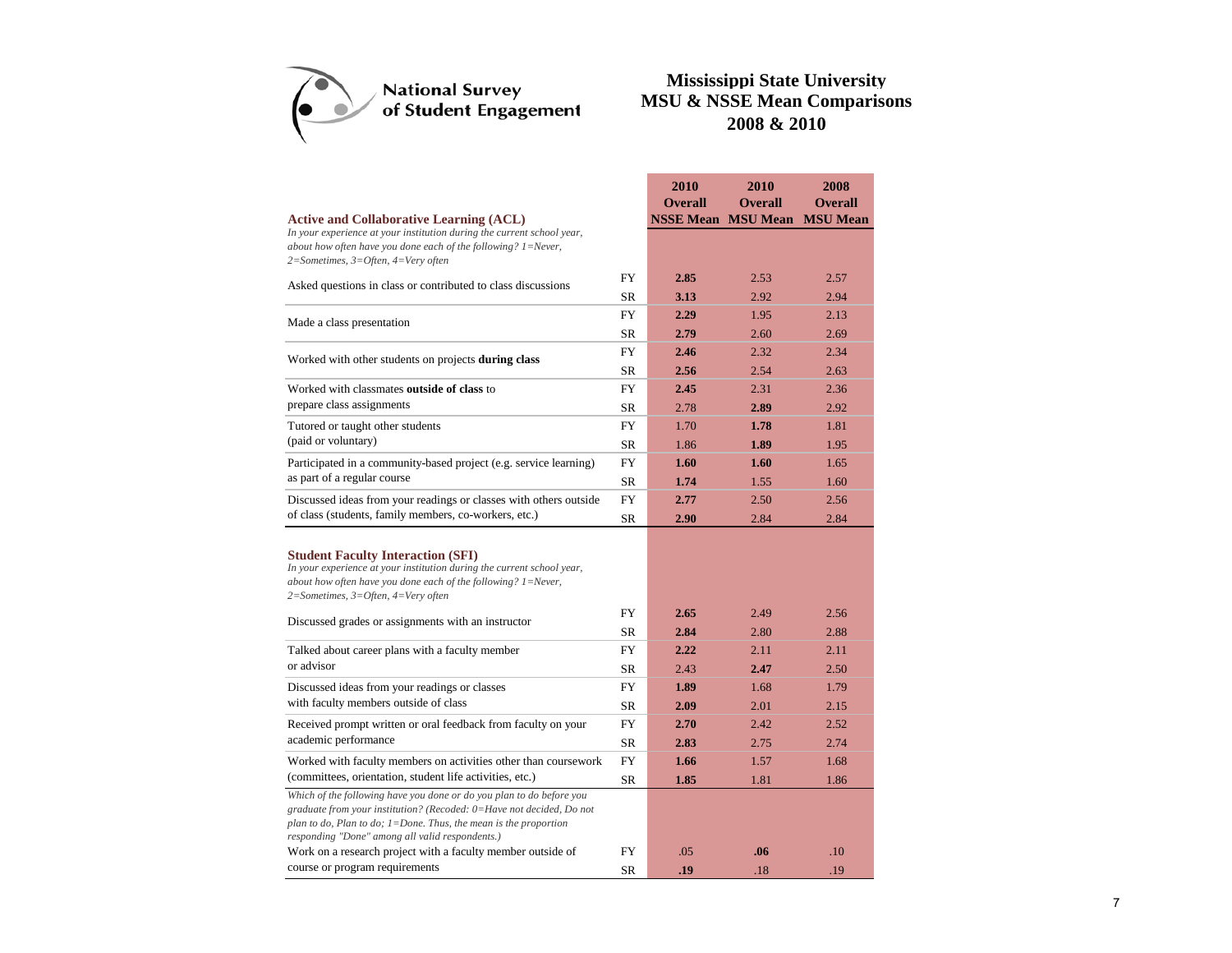

**2010** 

|                                                                                                                                                                                                                                                                         |           | 2010                      | 2010           | 2008            |
|-------------------------------------------------------------------------------------------------------------------------------------------------------------------------------------------------------------------------------------------------------------------------|-----------|---------------------------|----------------|-----------------|
|                                                                                                                                                                                                                                                                         |           | <b>Overall</b>            | <b>Overall</b> | <b>Overall</b>  |
| <b>Enriching Educational Experiences (EEE)</b>                                                                                                                                                                                                                          |           | <b>NSSE Mean MSU Mean</b> |                | <b>MSU</b> Mean |
| In your experience at your institution during the current school year,<br>about how often have you done each of the following? $1 =$ Never,<br>2=Sometimes, 3=Often, 4=Very often                                                                                       |           |                           |                |                 |
| Used an electronic medium (listserv, chat group, Internet, instant                                                                                                                                                                                                      | <b>FY</b> | 2.64                      | 2.43           | 2.43            |
| messaging, etc.) to discuss or complete an assignment                                                                                                                                                                                                                   | <b>SR</b> | 2.88                      | 2.65           | 2.71            |
| Had serious conversations with students of a different race or                                                                                                                                                                                                          | <b>FY</b> | 2.61                      | 2.43           | 2.46            |
| ethnicity than your own                                                                                                                                                                                                                                                 | <b>SR</b> | 2.68                      | 2.58           | 2.63            |
| Had serious conversations with students who are very different                                                                                                                                                                                                          |           |                           |                |                 |
| from you in terms of their religious beliefs, political opinions, or                                                                                                                                                                                                    | <b>FY</b> | 2.69                      | 2.40           | 2.51            |
| personal values                                                                                                                                                                                                                                                         | <b>SR</b> | 2.73                      | 2.55           | 2.59            |
| Which of the following have you done or do you plan to do before you<br>graduate from your institution? (Recoded: 0=Have not decided, Do not<br>plan to do, Plan to do; $1 =$ Done. Thus, the mean is the proportion<br>responding "Done" among all valid respondents.) |           |                           |                |                 |
| Practicum, internship, field experience, co-op experience, or                                                                                                                                                                                                           | <b>FY</b> | .07                       | .05            | .06             |
| clinical assignment                                                                                                                                                                                                                                                     | <b>SR</b> | .50                       | .45            | .49             |
| Community service or volunteer work                                                                                                                                                                                                                                     | <b>FY</b> | .40                       | .45            | .34             |
|                                                                                                                                                                                                                                                                         | <b>SR</b> | .60                       | .61            | .51             |
| Participate in a learning community or some other formal program                                                                                                                                                                                                        | <b>FY</b> | .16                       | .19            | .17             |
| where groups of students take two or more classes together                                                                                                                                                                                                              | <b>SR</b> | .27                       | .25            | .22             |
| Foreign language coursework                                                                                                                                                                                                                                             | <b>FY</b> | .21                       | .15            | .16             |
|                                                                                                                                                                                                                                                                         | SR        | .41                       | .33            | .32             |
| Study abroad                                                                                                                                                                                                                                                            | <b>FY</b> | .03                       | .03            | .05             |
|                                                                                                                                                                                                                                                                         | SR        | .14                       | .09            | .08             |
| Independent study or self-designed major                                                                                                                                                                                                                                | FY        | .04                       | .03            | .04             |
|                                                                                                                                                                                                                                                                         | SR        | .17                       | .16            | .16             |
| Culminating senior experience (capstone course, senior project or                                                                                                                                                                                                       | FY        | .02                       | .02            | .04             |
| thesis, comprehensive exam, etc.)                                                                                                                                                                                                                                       | SR        | .33                       | .23            | .19             |
| About how many hours do you spend in a typical 7-day week doing each<br>of the following?<br>$1=0$ hrs/wk, $2=1-5$ hrs/wk, $3=6-10$ hrs/wk, $4=11-15$ hrs/wk, $5=16-20$<br>hrs/wk, $6=21-25$ hrs/wk, $7=26-30$ hrs/wk, $8=$ More than 30 hrs/wk                         |           |                           |                |                 |
| Participating in co-curricular activities (organizations, campus                                                                                                                                                                                                        |           |                           |                |                 |
| publications, student government, fraternity or sorority,                                                                                                                                                                                                               | <b>FY</b> | 2.29                      | 2.70           | 2.48            |
| intercollegiate or intramural sports, etc.)                                                                                                                                                                                                                             | SR        | 2.13                      | 2.25           | 1.92            |
| To what extent does your institution emphasize each of the following?<br>$1 = \text{Very little}, 2 = \text{Some}, 3 = \text{Quite}, 4 = \text{Very much}$                                                                                                              |           |                           |                |                 |
| Encouraging contact among students from different economic,                                                                                                                                                                                                             | FY        | 2.74                      | 2.64           | 2.67            |
| social, and racial or ethnic backgrounds                                                                                                                                                                                                                                | SR        | 2.57                      | 2.48           | 2.52            |